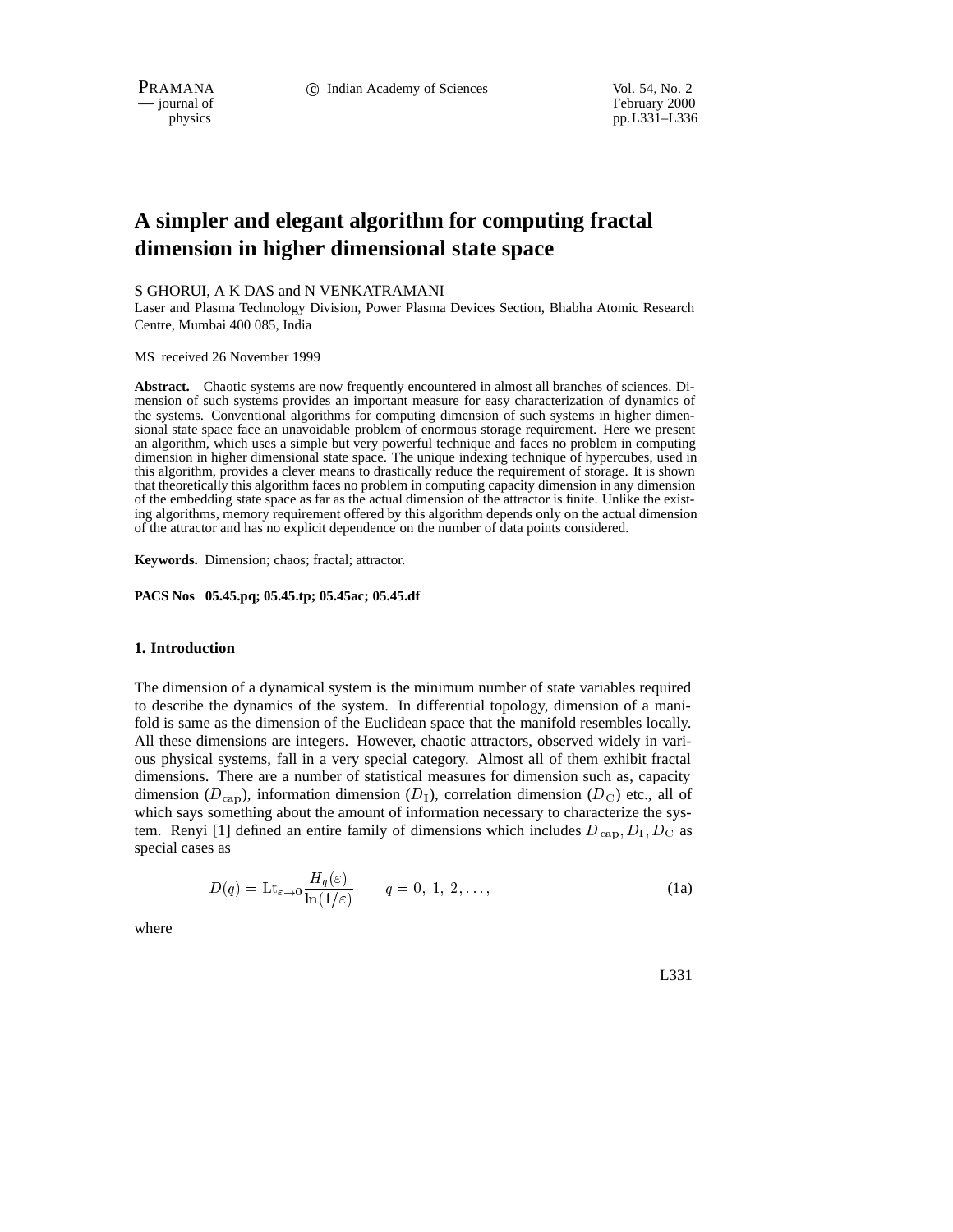*S Ghorui, A K Das and N Venkatramani*

$$
H_q(\varepsilon) = \frac{1}{1-q} \ln \sum_{i=1}^{N(\varepsilon)} P_i^q(\varepsilon) \qquad q \neq 1,
$$
 (1b)

$$
H_q(\varepsilon) = -\ln \sum_{i=1}^{N(\varepsilon)} P_i(\varepsilon) \ln P_i(\varepsilon) \qquad q = 1.
$$
 (1c)

The attractor is fully covered up by  $N(\varepsilon)$  hypercubes of dimension  $\varepsilon$ . (A hypercube is a line in one dimension, a square in two dimension, a cube in three dimension and so on).  $H_q$  is the generalized entropy and  $P_i$  is the relative frequency of visiting a typical trajectory to the *i*th volume element. For various values of  $q$ , various dimensions come out:  $D_{\text{cap}} = D(0), D_{\text{I}} = D(1), D_{\text{C}} = D(2)$ , etc. [1]. However, for same number of data points and under identical conditions, computed capacity dimension for a system is much nearer to the actual dimension compared to that provided by others (see [2]). Nevertheless, a quick scan through literature will reveal that till now correlation dimension is more popular compared to capacity dimension. This is most probably because as far as computation is concerned, it is much easier to compute correlation dimension than capacity dimension. If there are a collection of N points of a trajectory either through simulation or from measurements, the problem of finding correlation dimension of the system ultimately reduces to finding the number,  $(N_p)$ , of pair of points  $(x_i, x_j)$ , such that

$$
||x_i - x_j|| < \varepsilon. \tag{2}
$$

The equation for correlation dimension get reduced to

$$
D_c = \text{Lt}_{N \to \infty} \frac{1}{N^2} [N_p]. \tag{3}
$$

This way it avoids the requirement of enormous storage. However for computing capacity dimension, there is no other way except going for rigorous counting of the number of boxes filling the attractor. If  $L$  is the maximum extent of the attractor considering all directions in the state space of dimension  $d$ , the total number of boxes required to fill up the considered state space is,  $N_b(\varepsilon) = (L/\varepsilon)^d$ . For example if  $(L/\varepsilon) = 1000$ , which is very common, in two dimensional state space we need 10 lakh squares, in three dimensional state space we need  $10^9$  cubes and in 4 dimensional state space we need  $10^{12}$  hypercubes and so on. In conventional technique, usually all these boxes are initialized to zero at the starting. This needs a memory size of  $N_b(\varepsilon)$ . Then each point on the attractor is considered and determined to which box it goes. The corresponding box is then labeled 'one'. When all points on the attractor are covered, total number of boxes with mark 'one' are determined by checking all the  $N_b(\varepsilon)$  memory locations and the capacity dimension is computed using formula 1. So it is evident that if further smaller volume elements are taken and the computation is to be done in higher dimensional state space, the memory requirement becomes so huge that the computation becomes too difficult if not impossible.

In this decade a number of attempts has been made to come out from this difficulty. In [3], Liebovitch and Toth devised an algorithm in which they re-scaled the points in <sup>d</sup>dimensional embedding state space in the interval  $(0, 2<sup>k</sup>-1)$  and represented each in binary form. Then they covered the attractor using d-dimensional boxes of edge size  $2^m(0 \leq$ 

L332 *Pramana – J. Phys.,* **Vol. 54, No. 2, February 2000**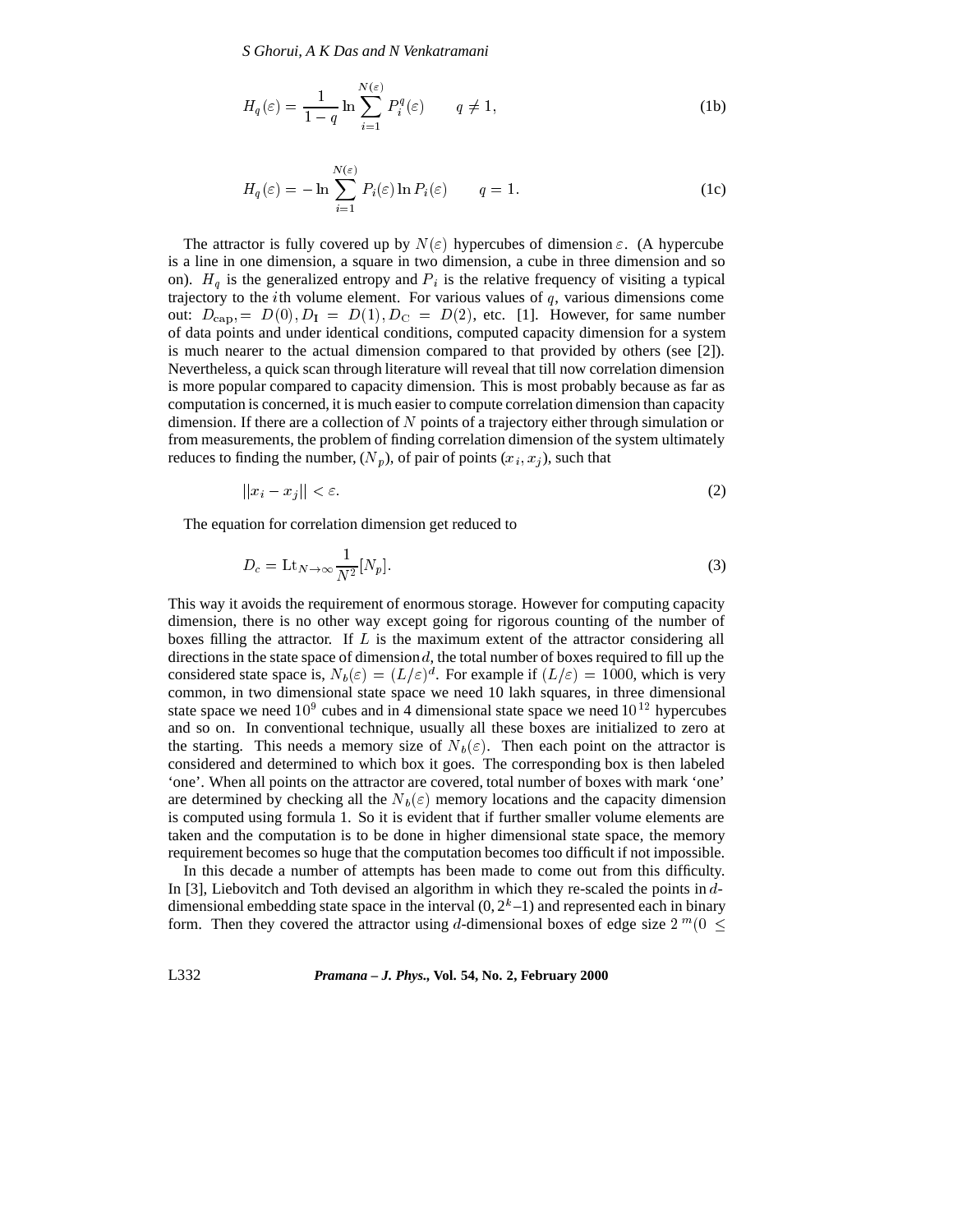#### *A new algorithm for computing fractal dimension*

 $m \leq k$ ) and checking the most significant m bits of each point, to which box the point goes was determined. To determine the number of boxes needed to cover the attractor, they masked the least significant  $(k-m)$  bits of each point with zeros, sorted the list using optimal shorting procedure (quick short or heapsort [4]) and then determined the distinct values of the masked points. This requires a memory size of  $d.O(N)$  but execution time is increased to  $O(N * ln(N))$ . In [5], Hou, Gilmore, Mindlin and Solari introduced a new topological ordering, in which they intercalated the coordinates of each point into a long bit string and sorted the points according to the value of this string. Only one shorting was needed in this algorithm. It reduced the execution time but memory requirement was same as earlier. Block, Bloh and Schellnhuber [2], improved this algorithm by counting the boxes in a special economic way and made the consumed computer memory and time both quasi-proportionate to the size of input data set. Later on Molteno [6] introduced the successive partitioning algorithm where the whole data set was initially covered by a <sup>d</sup>-dimensional box and the box was allowed to get partitioned recursively and evenly up to a predetermined extent. In each step the boxes carrying no point were removed from the calculation. It reduced the computation time and storage both to the order of  $N$ . The algorithm we are presenting requires a memory which does not depend on  $N$ . But it depends on  $N(\varepsilon)$ , the number of filled boxes which depends only on the actual dimension of the attractor. It needs a computation time proportional to  $O(N)$  and faces no problem in computation as far as the actual dimension of the attractor is finite.

#### **2. The algorithm**

The present algorithm is originated from the idea that, although  $N_b(\varepsilon)$  becomes enormously large for a given small value of  $\varepsilon$ ,  $N(\varepsilon)$ , the number of filled boxes, never become so. This becomes clear if we look at the explicit form of  $1(a)$  for capacity dimension:

$$
D_{\text{cap}} = \text{Lt}_{\varepsilon \to 0} \frac{\ln[N(\varepsilon)]}{\ln[1/\varepsilon]}.
$$
\n(4)

If  $\varepsilon$  is finite, for a practical system  $N(\varepsilon)$  is totally determined by  $D_{\text{cap}}$ , which is finite. Under various d and  $\varepsilon$ , a comparison between  $N(\varepsilon)$  and  $N_b(\varepsilon)$  is given in table 1 for henon attractor (mapped to the interval  $(0,1)$  using afine mapping), for which  $D_{\text{cap}} = 1.26$ . The huge difference in magnitude between  $N(\varepsilon)$  and  $N_b(\varepsilon)$  is explicitly noticeable for higher values of <sup>d</sup>. This observation is judiciously exploited by the present algorithm.

In our algorithm the data set in question is first mapped into the interval [0,1] using afine mapping which does not alter the dimensional properties of the data set anyway. All subsequent operations are done on this newly formed data set. This is necessary to make the code generally applicable to any kind of data set. Using embedding technique, attractor is then reconstructed in d-dimensional state space. Let the *j*th point on the attractor has coordinates  $(x_1, x_2, x_3, \ldots, x_d)$ . The box to which this coordinate goes is marked by the unique indexing technique

$$
Ib_j = k_1 + \sum_{i=2}^{a} (k_i - 1)M^{i-1}.
$$
 (5a)

Here

*Pramana – J. Phys.,* **Vol. 54, No. 2, February 2000** L333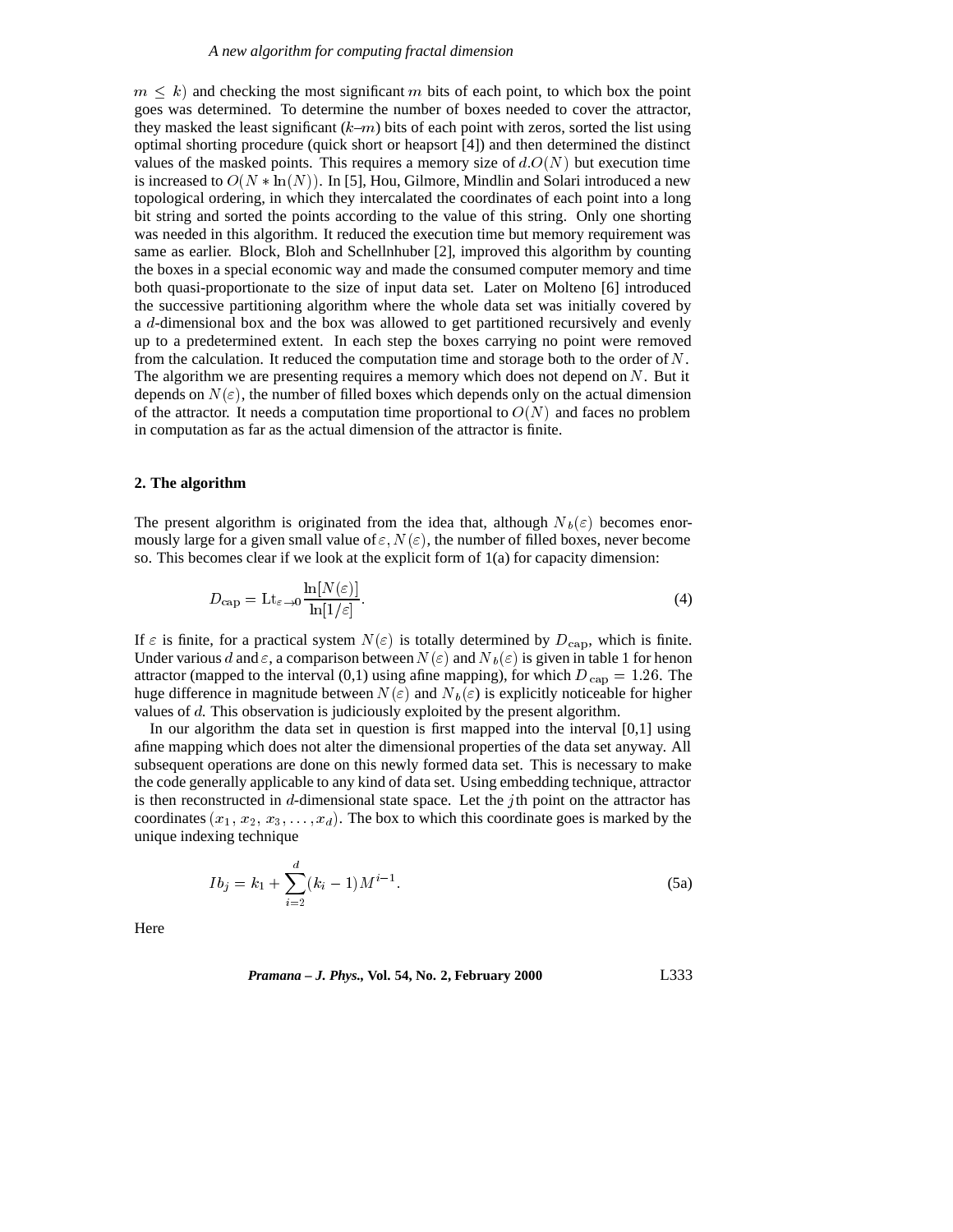**Table 1.** Memory requirement statistics for henon attractor:  $X_{n+1} = 1 - aX_n^2 +$  $Y_n$ ,  $Y_{n+1} = bX_n(a = 1.4, b = 0.3)$ .  $N(\varepsilon) =$  storage required in our algorithm (the nearest upper side integer is listed),  $N_b(\varepsilon)$  = storage required by conventional technique,  $d =$  dimension of embedding state space.

| $\varepsilon$ | $N(\varepsilon) =$                                                                    |                 |               | $N_b(\varepsilon) = (1/\varepsilon)^d$ |                                                       |                    |                                             |                      |
|---------------|---------------------------------------------------------------------------------------|-----------------|---------------|----------------------------------------|-------------------------------------------------------|--------------------|---------------------------------------------|----------------------|
|               | $D_{\text{cap}} * \ln(1/\varepsilon) \quad d = 2 \quad d = 3 \quad d = 4 \quad d = 5$ |                 |               |                                        |                                                       | $d=6$              | $d=7$                                       | $d=8$                |
| 0.1           | 19                                                                                    | $10^{2}$        | $10^{3}$      | $10^{4}$                               | $10^{5}$                                              | $10^{6}$           | $10^{7}$                                    | $10^{8}$             |
| 0.05          | 44                                                                                    | $4 \times 10^2$ | $8\times10^3$ |                                        | $1.6 \times 10^4$ $3.2 \times 10^5$ $6.4 \times 10^6$ |                    | $1.28\times10^{8}$                          | $2.56 \times 10^{8}$ |
| 0.01          | 332                                                                                   | $10^4$          | $10^{6}$      | $10^{8}$                               | $10^{10}$                                             | $10^{12}$          | $10^{14}$                                   | $10^{16}$            |
| 0.005         | 793                                                                                   | $4\times10^4$   | $8\times10^6$ | $1.6\times10^{9}$                      | $3.2\times10^{10}$                                    | $6.4\times10^{12}$ | $1.28 \times 10^{15}$ $2.56 \times 10^{16}$ |                      |
| 0.001         | 6025                                                                                  | $10^{6}$        | $10^{9}$      | $10^{12}$                              | $10^{15}$                                             | $10^{18}$          | $10^{21}$                                   | $10^{24}$            |
| 0.0005        | 14432                                                                                 | $4\times10^6$   | $8\times10^9$ | $1.6\times10^{13}$                     | $3.2 \times 10^{15}$                                  | $6.4\times10^{18}$ | $1.28 \times 10^{22}$ $2.56 \times 10^{24}$ |                      |
| 0.0001        | 109647                                                                                | $10^8$          | $10^{12}$     | $10^{16}$                              | $10^{20}$                                             | $10^{24}$          | $10^{28}$                                   | $10^{32}$            |

$$
k_i = \text{Int}\left(\frac{x_i}{\varepsilon}\right) + 1,\tag{5b}
$$

$$
M = \text{Int}\left(\frac{1}{\varepsilon}\right) + 1. \tag{5c}
$$

This indexing technique is unique in the sense that the combination of  $x_i$  representing a point uniquely determines the value of  $Ib_j$ . No other combination of  $x_i$  can result in same  $Ib_j$ . Only those values of  $Ib_j$ , which are distinct, are stored in computer memory. Obviously the maximum number of such distinct Ib i values can never exceed  $N(\varepsilon)$ . This way it fixes the upper limit of memory requirement to  $N(\varepsilon)$ . The points on the attractor are scanned one by one and  $Ib_j$  corresponding to each point are compared with the already stored distinct values of  $Ib_j$ . If it differs from the already stored values, the filled box index (FBI) is increased by one and this value of  $Ib_j$  is included in the stored list of distinct  $I_{b_i}$  values. Otherwise FBI and list of stored  $I_{b_i}$  are left unchanged and next point on the attractor is examined. When all the points on the attractor are covered, value of FBI gives  $N(\varepsilon)$  and  $D_{\text{cap}}$  is evaluated from (4). Practically the relation between  $\ln[N(\varepsilon)]$  and  $\ln(1/\varepsilon)$  is linear only over a limited range of  $\varepsilon$ . For larger values of  $\varepsilon$ , finite size of attractor causes  $N(\varepsilon)$  to saturate, while for smaller values of  $\varepsilon$ , finite size of data set causes  $N(\varepsilon)$ to fall sharply. Therefore in practice  $\varepsilon$  is varied over a range and corresponding  $N(\varepsilon)$  is noted each time. From the slope of the linear portion of the plot  $\ln[N(\varepsilon)]$  against  $\ln(1/\varepsilon)$ ,  $D_{\text{cap}}$  is determined.

#### **3. Results and discussion**

We have applied this algorithm to data set obtained from sampling a sine wave at regular intervals and to the data set obtained from henon map:

L334 *Pramana – J. Phys.,* **Vol. 54, No. 2, February 2000**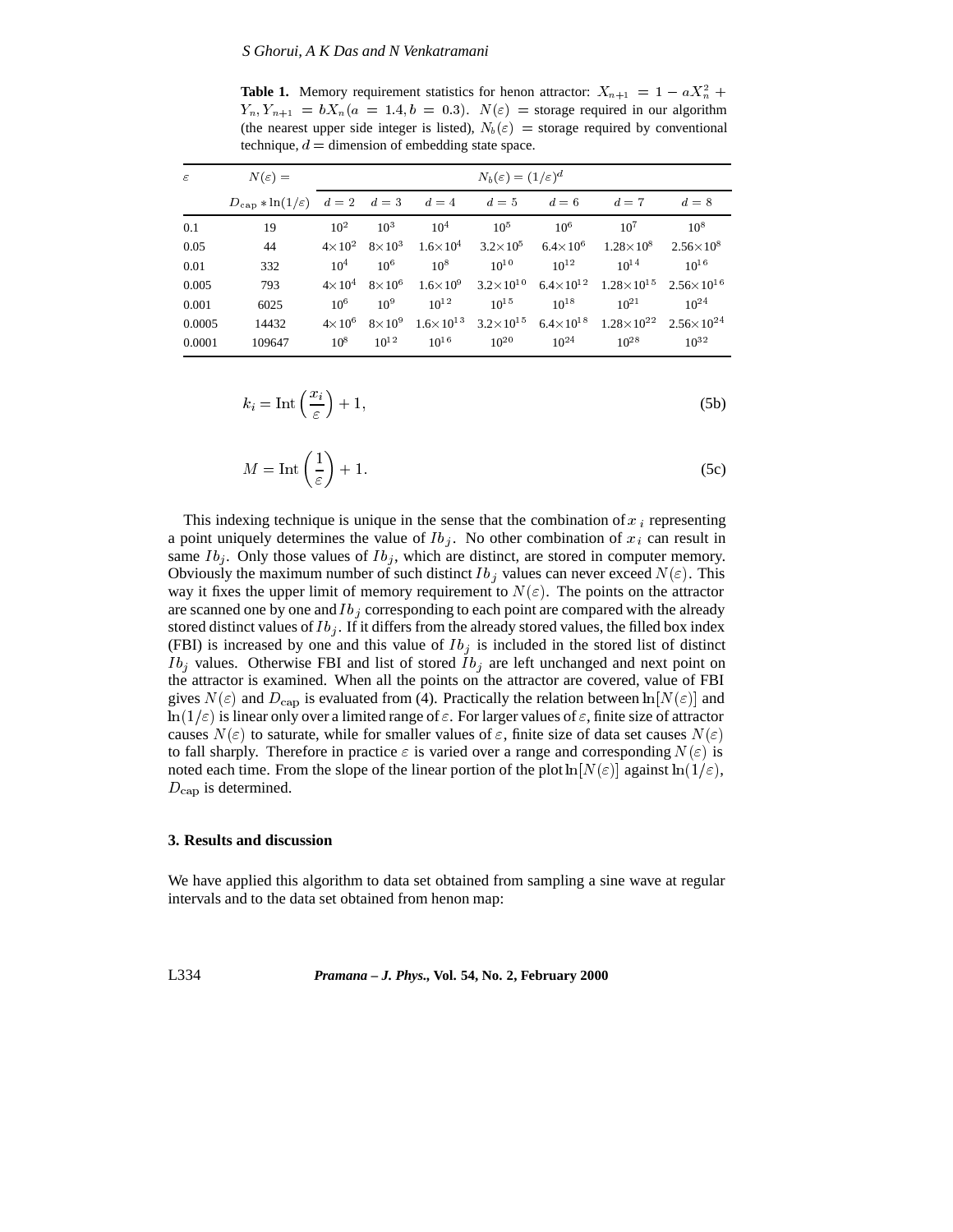

**Table 2.** Comparison of results produced by the code.

**Figure 1.** Dimension calculation for sine signal. **Figure 2.** Dimension calculation for henon map.

$$
X_{n+1} = 1 - aX_n^2 + Y_n,\tag{6a}
$$

In(1/epsin)

$$
Y_{n+1} = bX_n \tag{6b}
$$

with  $a = 1.4$  and  $b = 0.3$ .

In each case a total of 20000 data points were used. Result of computation is shown in table 2. Figures 1 and 2 shows the plot of  $\ln[N(\varepsilon)]$  against  $\ln(1/\varepsilon)$  for the sine signal and the henon map respectively. Capacity dimension is computed from the slope of the linear portion of the plot determined from a least square fit. It is seen that results produced by the code using this algorithm fairly matches with the established results.

Memory requirement in this algorithm is reduced by noting only the boxes that are filled, using special indexing technique. This also takes the advantage of definition of capacity dimension, which counts only the number of boxes that are filled and does not bother about the number of points in a box. This algorithm can easily be extended to estimate other dimension also using little modification. For example, to determine correlation dimension it needs another array of size  $N(\varepsilon)$  to register number of points in corresponding boxes.

*Pramana – J. Phys.,* **Vol. 54, No. 2, February 2000** L335